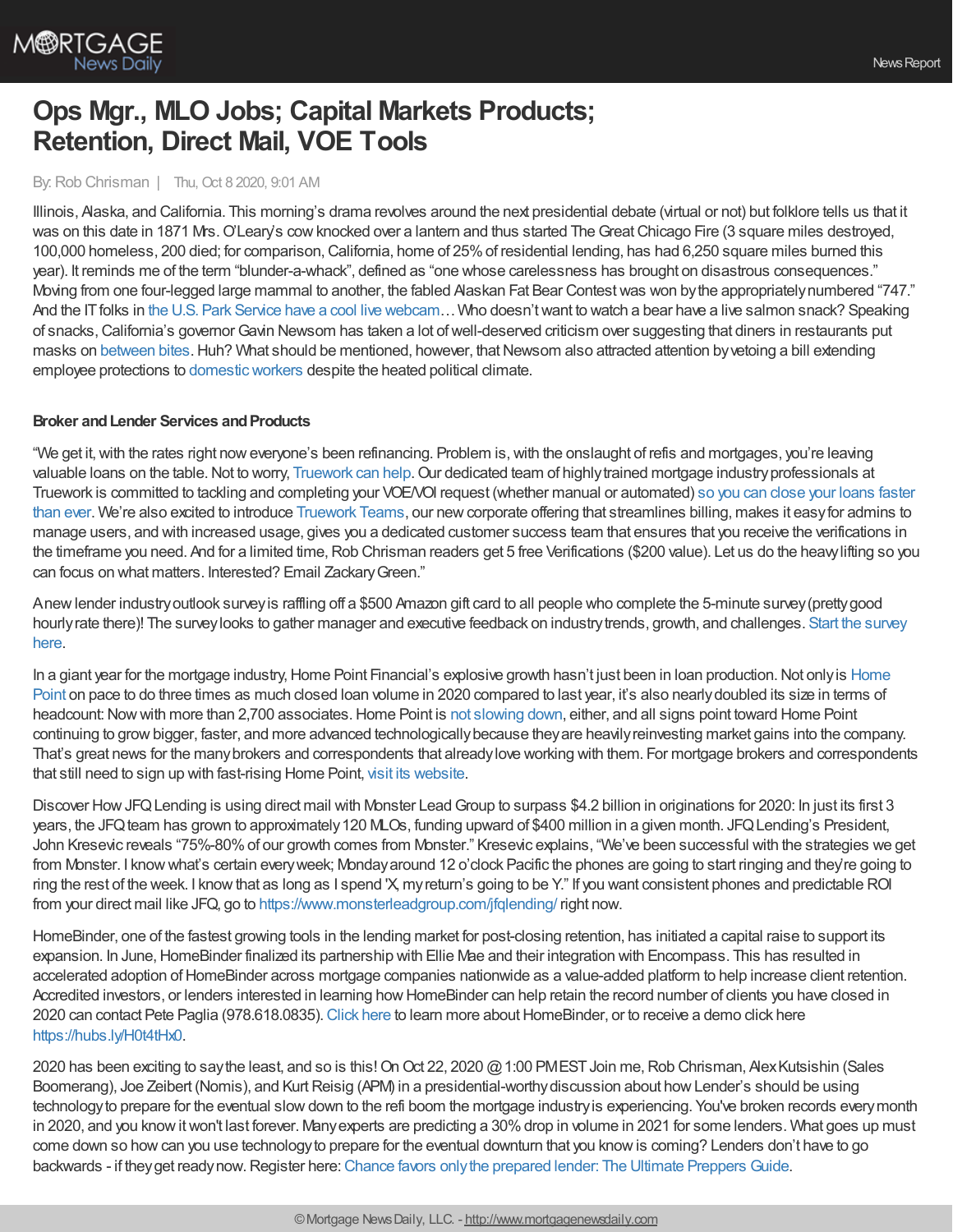

### **Capital Markets: Products and Rates**

[PollyEx](https://www.pollyex.com/), a provider of SaaS solutions for the mortgage industry, announced that it has officially released it's highly anticipated Product, Pricing and Eligibility Engine (PPE). The PollyEx PPE is now the industry's most dynamic pricing and eligibility platform, allowing lenders to configure rule logic, manage margin strategies and distribute pricing with ease on one, centralized and fullymodern user interface. The PollyExPPE is the result of two years of extensive research & development into solving the core limitations of legacy systems and delivering speed, accuracy, usability and confidence to loan pricing and lock processes. The PollyExPPE has been tested in a live production environment with several retail and wholesale lending customers, with well over 100,000 rate locks executed through the software platform. To learn more email Jacob Gerson or visit [www.pollyex.com.](http://www.pollyex.com/)

MCT is proud to announce the launch of MCT Business Intelligence, a powerful web-based analytics platform designed to empower lenders to understand the market, optimize their loan sales, and improve performance relative to their peers. The platform, the most comprehensive secondary marketing analytics tool on the market, will be officially released during an MCT client-exclusive webinar on October 15th, 2020 at 11AMPT. The Business Intelligence platform will give lenders a competitive advantage through actionable insights on mortgage pipeline and loan sale data.Customizable reports and illustrative charts compare aspects of lender's data to their peers and to the MCT average, engendering pickup in the secondary market. Dive deep into the data with segmentation by Date, State, Program, Purpose, Rate, FICO, LTV, Loan Size, and Peer Group for identification of pickup opportunities. Read the press [release](https://mct-trading.com/competitive-advantage-analytics/?utm_source=Rob%20Chrisman&utm_medium=Email&utm_campaign=Chrisman%20Blurb%20Business%20Intelligence) for more information and join the MCT newsletter to stay tuned for future updates.

Looking at rates, the stimulus saga doesn't appear over in Washington, and that moved the bond market yesterday. The UMBS30 basis surged tighter (except 3%) and Treasuries pulled back in "curve-steepening" fashion for the second time in three days, as the "risk-on" trade resumed. While negotiations on a broad stimulus package were stopped, President Trump indicated that he remains open to a partial deal potentiallyinvolving direct payments to people and aid to airlines. There was also further optimism regarding a vaccine and the day's \$35 billion 10-year note reopening was metwith solid demand.

Meanwhile, the September FOMC Minutes showed a discussion about expectations for inflation to overshoot 2.0%after 2023. The consensus among policymakers remains that the current environment is disinflationary. The minutes showed a readiness bysome Fed officials to further assess and communicate howthe committee's asset-purchase program could best support the Fed's dual-mandate objectives. In practical terms, this signals an openness to either alter what the bank buys or increase purchases of the bond buying program to further boost the economy.

This morning's onlyscheduled news was the read on last week's Weekly Initial Claims for the week ending October 3 (-9k to 840k) and Continuing Claims for the week ending September 26 (down 1 million to 11 million). We do have reopening results for \$23 billion 30-yr Treasurybonds in the afternoon. The NYFed will conduct three MBSFedTrade purchase operations totaling up to \$5.3 billion, starting with \$892 million UMBS15 1.5% and 2% followed by \$2.9 billion UMBS30 2% and 2.5% and \$1.5 billion GNII 2% and 2.5%. After yesterday's release of the Fed Minutes, we have Four Fed presidents currently scheduled to speak today: Boston's Rosengren, Dallas' Kaplan, Atlanta's Bostic, and Richmond's Barkin. We begin the day with Agency MBS prices nearly unchanged from Wednesday's close and the 10year yielding .77 after closing yesterdayat 0.79 percent.

## **Employment and Transitions**

["Caliber](https://recruiting.adp.com/srccar/public/RTI.home?d=ExternalCaliberHomeLoans&_icx=v02Pg0E8dry77as%252F53w4AJaa70NZw%252Fw8fF8hbFO1EF85wLt9DxjYJuzTaiz3cC3bUG0&c=1060341&_dissimuloSSO=k81IQ_xGY14:XQC7YMN_-Mx6DdXOyW3KVTQohAw) Home Loans recognizes and celebrates the contributions that Hispanic and Latino Americans have made toward the development of our nation. Earlier this year,CEOSanjivDas, participated in the CEORoundtable at the National Association of MinorityMortgage Bankers Association® state of the industry town hall series, The Color of COVID. Das discussed the impact COVID-19 has had on communities of color and solutions that the mortgage industrycan implement during all stages of homeownership. If you share our passion of helping customers own a piece of the American dream,we want to talk to you! Join [Caliber,](https://recruiting.adp.com/srccar/public/RTI.home?d=ExternalCaliberHomeLoans&_icx=v02Pg0E8dry77as%252F53w4AJaa70NZw%252Fw8fF8hbFO1EF85wLt9DxjYJuzTaiz3cC3bUG0&c=1060341&_dissimuloSSO=k81IQ_xGY14:XQC7YMN_-Mx6DdXOyW3KVTQohAw)where diversityis celebrated and mutual respect is core to our culture. Visit our [website](https://recruiting.adp.com/srccar/public/RTI.home?d=ExternalCaliberHomeLoans&_icx=v02Pg0E8dry77as%252F53w4AJaa70NZw%252Fw8fF8hbFO1EF85wLt9DxjYJuzTaiz3cC3bUG0&c=1060341&_dissimuloSSO=k81IQ_xGY14:XQC7YMN_-Mx6DdXOyW3KVTQohAw) todayto viewopen opportunities. To be immediatelyconsidered forOperations or Sales positions, email Jonathan Stanley or Brian Miller respectively."

[National](https://www.nationalmi.com/) MI is pleased to announce that Ralph Remyhas joined the team as Director, Client Digital Experience providing leadership and advancement of the company's sales enablement efforts, adapting and leveraging tools to succeed in a newdigital environment and oversee external partner relationships that deliver exceptional results for the organization. Prior to National MI,Ralph has spent the past 24 years in the banking and mortgage banking industryin various leadership roles and most recentlyheld the role of SVP, Training &Client Engagement, at XINNIX. Please feel free to reach out to Ralph (510-858-0397).

"Franklin American Mortgage's Wholesale Lending business is booming, and nowis your chance to join one of the strongest bank-owned